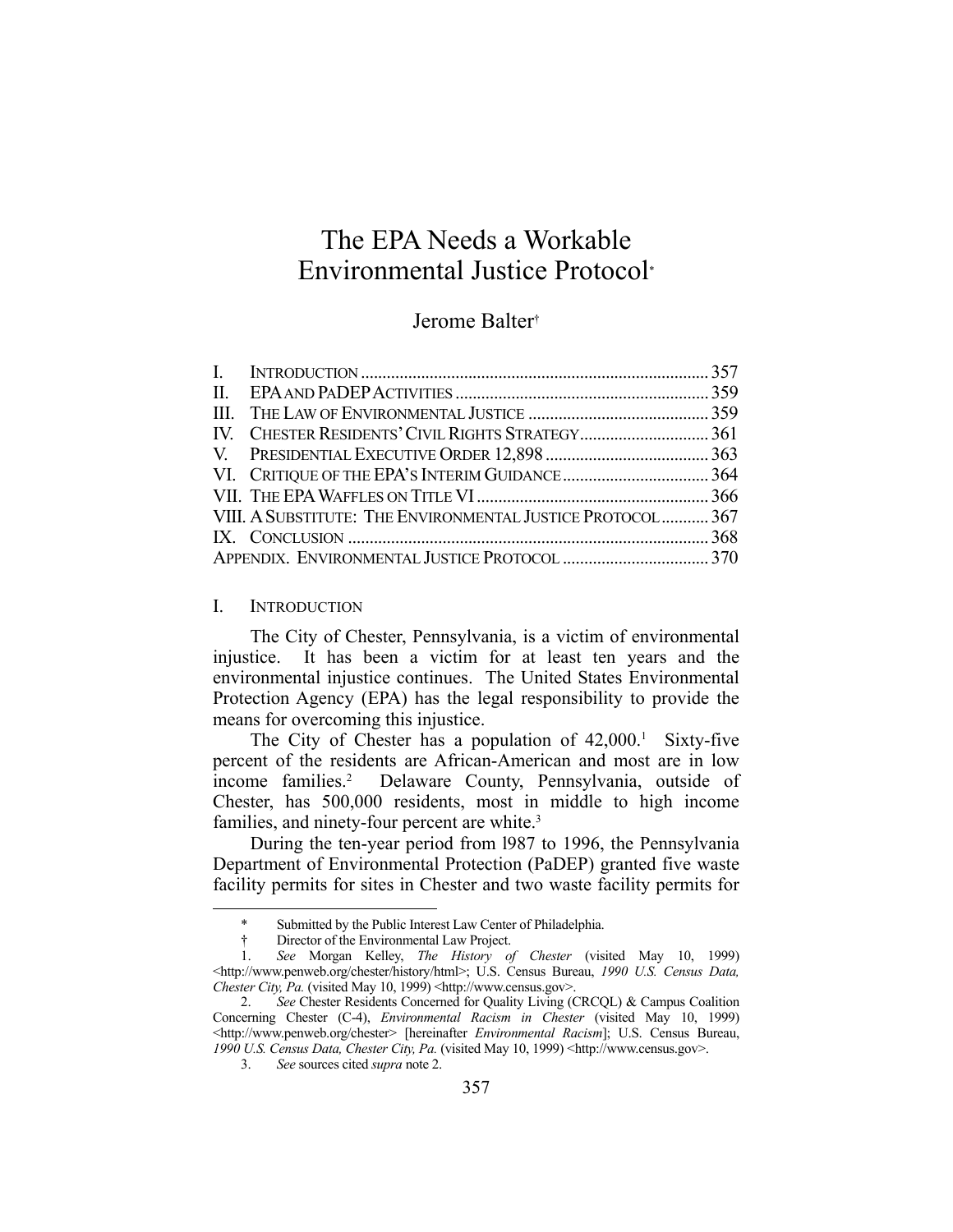sites in the rest of Delaware County.<sup>4</sup> The five permits in Chester were for facilities processing over 2,000,000 tons of waste per year.<sup>5</sup> These included one permit for the largest infectious waste processor in the United States<sup>6</sup> and one for the fourth largest municipal waste incinerator in the United States.<sup>7</sup> In contrast, the two permits for sites in Delaware County outside Chester were for facilities which processed a total of 1400 tons per year.8

 In l993, when the PaDEP issued the permit for an infectious waste facility to be sited in Chester, local residents organized the Chester Residents Concerned for Quality Living (CRCQL) to struggle against existing environmental pollution and to prevent the permitting of any more pollution generating facilities.<sup>9</sup> Chester community opposition included picket lines, marches, sit-ins, meetings and various other forms of protest.<sup>10</sup> Opposition also included the use of legal action to stop violations of environmental emission limitations by existing facilities and legal action to enforce civil rights laws.<sup>11</sup>

 <sup>5.</sup> *See Environmental Racism*, *supra* note 2. The five waste facility permits issued by PaDEP are as follows:

| <b>LCA</b> Transfer         | 1987)  | $500,000$ tons/year   |
|-----------------------------|--------|-----------------------|
| Westinghouse, Inc.          | 1988)  | 840,000 tons/year     |
| Abbonizio Recycle           | (1988) | 375,000 tons/year     |
| <b>Thermal Pure Systems</b> | (1993) | $148,000$ tons/year   |
| Soil Remediation System     | (1995) | $280,000$ tons/year   |
| Total                       |        | $2,143,000$ tons/year |

*See id.*

<u>.</u>

 6. Thermal Pure Systems' Infectious Waste Processing by Autoclave process, permitted for 148,000 tons/year. *See id.*

7. Westinghouse's Incinerator, permitted for 840,000 tons/year. *See id.*

 8. *See id.* The two waste facilities permits issued by PaDEP in the Delaware County outside the City of Chester are as follows:

| Riddle Memorial Hospital<br>(incinerator) | (1989 | 700 tons/year   |
|-------------------------------------------|-------|-----------------|
| Taylor Hospital (incinerator)             | 1990) | 700 tons/year   |
| Total                                     |       | 1.400 tons/vear |

*See id.*; PaDEP, *supra* note 4.

 9. The Bylaws of Chester Residents Concerned for Quality of Living (CRCQL) (on file with author) declares that the organization's purpose is:

To safeguard the right to live in an environmentally safe community, to educate the community on the risks associated with being exposed to environmentally unsound industries. To educate and organize the community on environmental equity and to establish a way to environmental justice.

 10. *See* Heather Kurtz, *Environmental Injustice in Chester, PA* (visited May 10, 1999) <http://penweb.org/chester/kurtz\_article.html>.

 11. *See* Chester Residents Concerned for Quality of Living v. Pennsylvania Dep't of Envtl. Protection, 668 A.2d 110, 111. (Pa. 1995).

 <sup>4.</sup> *See Environmental Racism*, *supra* note 2; Pennsylvania Dep't of Envtl. Protection (PaDEP), *Municipal and Residual Waste* (visited May 10, 1999) <http://www.dep.state.pa.us/>.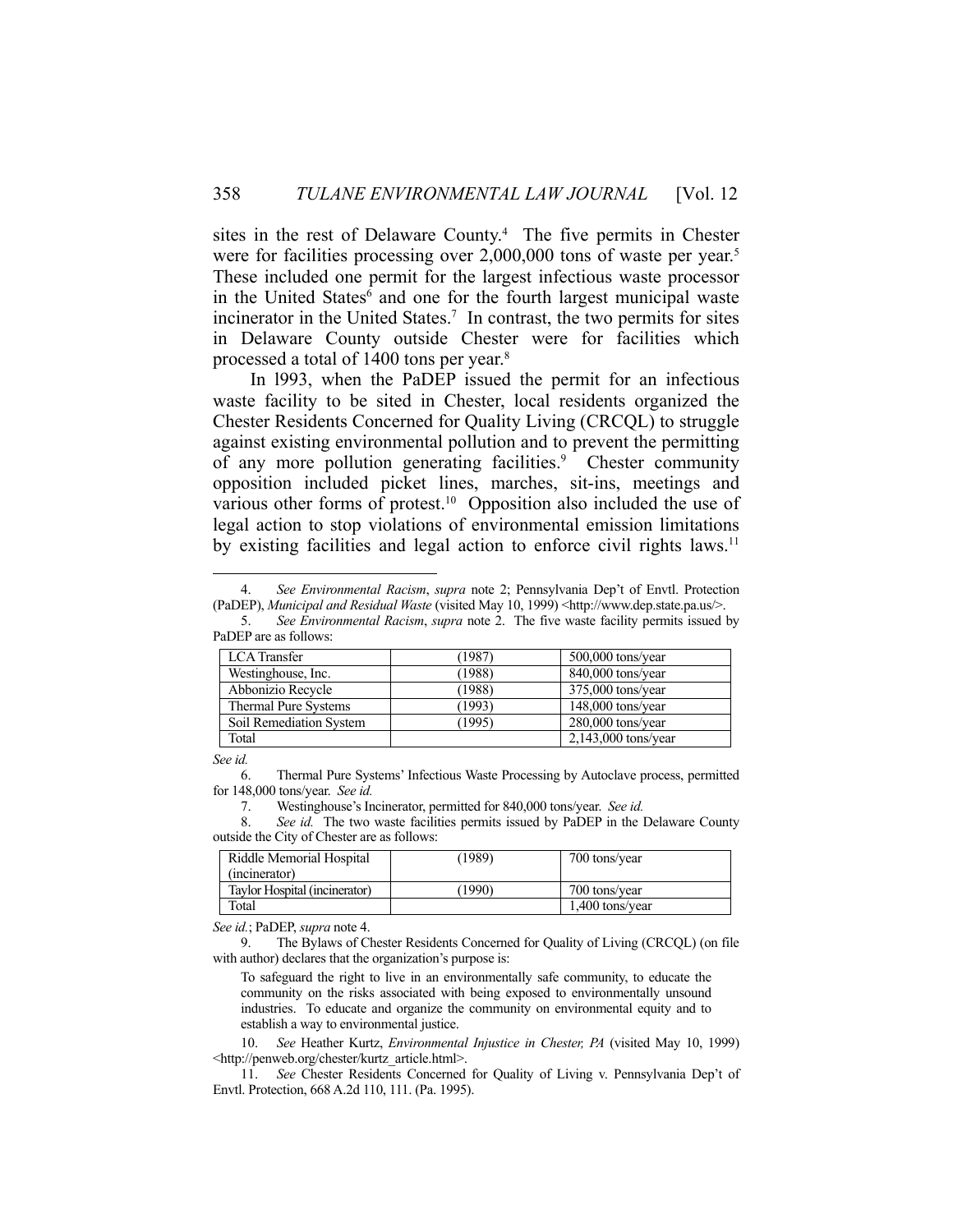The Environmental Law Project of the Public Interest Law Center of Philadelphia has represented CRCQL in these activities since 1993.

#### II. EPA AND PADEPACTIVITIES

 EPA's Region III headquarters, located in Philadelphia, twenty miles north of Chester, was induced to participate in CRCQL's struggle for environmental justice. The EPA Regional Director ordered a study of the environmental risks being suffered by Chester's population.12 In December 1994, the EPA's report of the study declared:

Though we may be uncertain about the exact level of risk posed by the air pollution in Chester, we believe that our calculated risk numbers paint a clear picture. That is, Chester residents probably run a higher-than-average chance of developing cancer and non-cancer health effects due to environmental risk factors. Therefore, we would like to do all we can to reduce current air emissions and caution against any new sources of air emissions in Chester.<sup>13</sup>

 Despite the EPA's recommendations, the opposition of the Chester residents, the broad support which CRCQL had received from environmental and civil rights organizations, and the editorial support of Chester and Philadelphia newspapers, the PaDEP in June l995 granted another waste processing facility permit for a site in Chester.<sup>14</sup> The permit was issued to Soil Remediation System (SRS).<sup>15</sup> The permit allowed for the processing of 250,000 tons per year of petroleum contaminated soil.16 The issuance of the SRS permit provided clear evidence that PaDEP would not revise its permit application review program to prevent further environmental injustice. CRCQL had to devise a new strategy.

#### III. THE LAW OF ENVIRONMENTAL JUSTICE

 Though the issue of environmental justice had been the subject of innumerable studies and law review articles, by the mid-1990s

<u>.</u>

 <sup>12.</sup> *See* U.S. EPA, CUMULATIVE RISK STUDY FOR THE CITY OF CHESTER, PA. (1994); Kelvyn Anderson, *Chester's on the Agenda*, DELAWARE COUNTY DAILY TIMES, June 8, 1994, at 4. In May 1994, EPA Region III, under Administrator Peter Kostmayer, announced that it was undertaking a Cumulative Risk Study for the City of Chester, Pa. *See id.*

 <sup>13.</sup> U.S. EPA, CHESTER ENVIRONMENTAL RISK STUDY FINDINGS AND RECOMMENDATIONS (1994).

 <sup>14.</sup> *See* Kurtz, *supra* note 10. The Permit was issued to Soil Remediation Services (SRS), Pa. DEP Waste Permit No. 301243 (June 25, 1995), Air Permit No. 23-330-103 (June 28, 1995), Revoked DEP letter (Apr. 30, 1998).

 <sup>15.</sup> *See* Kurtz, *supra* note 10.

 <sup>16.</sup> *See Environmental Racism*, *supra* note 2.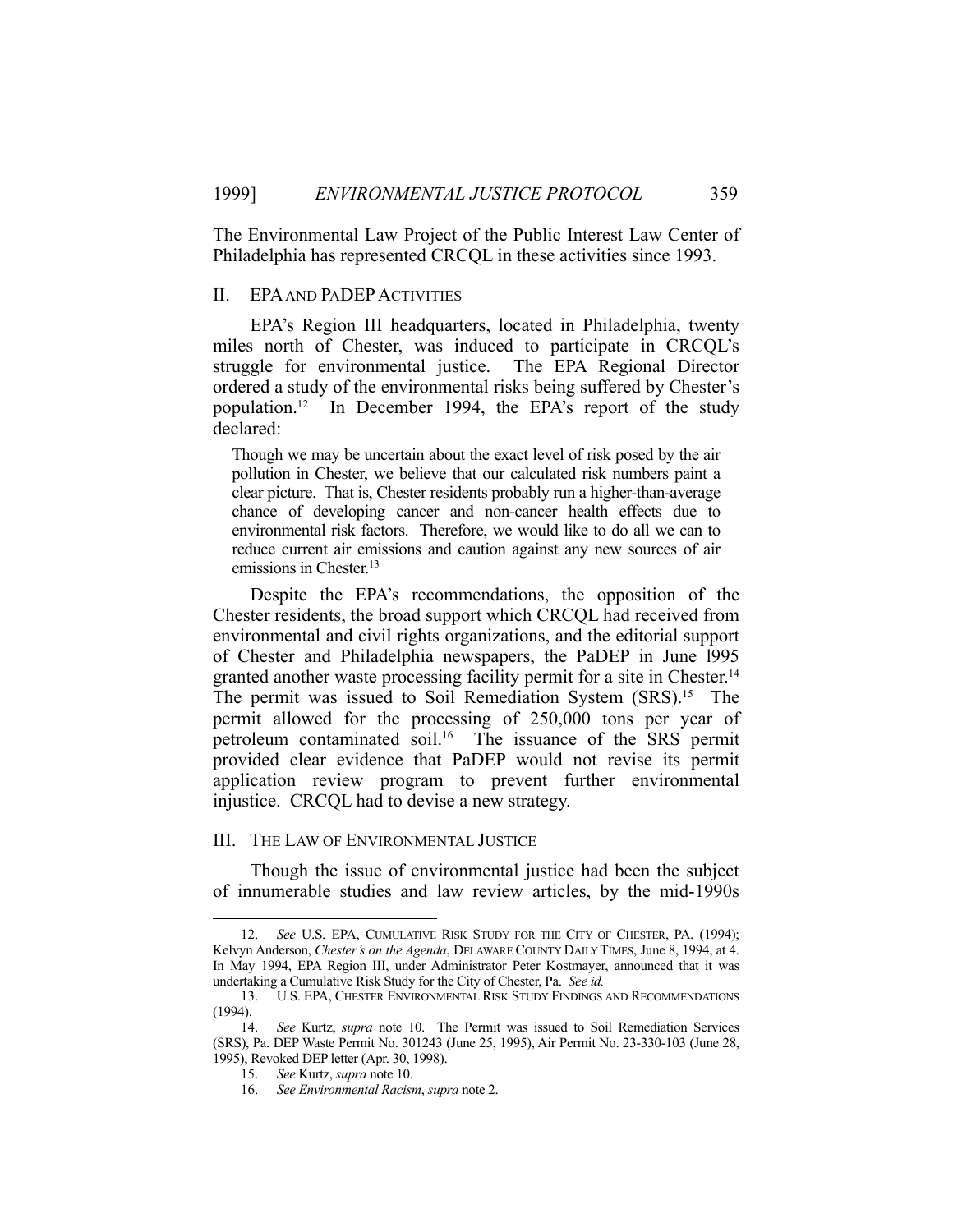there had not been a single successful challenge of environmental injustice in the United States. The few court challenges to environmental injustice all failed because the victims were not able to prove to the court's satisfaction that the discriminatory effects they suffered were the result of intentional discriminatory actions on the part of the state or local environmental protection agencies.<sup>17</sup>

The EPA, in 1984, promulgated civil rights regulations<sup>18</sup> to enforce Title VI of the Civil Rights Act of 1964. Title VI provides that any entity, including a state entity, which receives federal financial assistance is required to operate its programs in a manner that does not result in a discriminatory effect against minorities.19 The EPA's civil rights regulations pursuant to Title VI established an elaborate administrative procedure by which alleged victims of environmental discrimination could file civil rights complaints with the Office of Civil Rights of the EPA against any recipient of EPA financial assistance, including complaints against a state environmental protection agency such as the PaDEP.<sup>20</sup>

 According to EPA regulations, recipients of EPA financial assistance are required to annually agree in writing to comply with Title VI and the EPA civil rights regulations.<sup>21</sup> But, as of 1995, when the PaDEP granted the SRS permit, the EPA had never completed a single investigation of any civil rights complaint, and the EPA had never investigated whether a recipient of EPA financial assistance was fulfilling its obligations to comply with the requirements of the EPA's civil rights regulations.<sup>22</sup>

 The failure of the EPA to enforce its own civil rights regulations was a clear message to state agencies that they could continue to grant permits for facilities in minority communities such as Chester and across the United States. The illegal discrimination in siting unwanted facilities became so rampant and so obvious that in

 <sup>17.</sup> *See, e.g.*, R.I.S.E., Inc. v. Kay, 768 F. Supp. 1144 (E.D. Va. 1991) (holding that plaintiff failed to prove that placement of a landfill in a black community was racially motivated); East Bibb Twiggs-Neighborhood Ass'n v. Macon-Bibb County Planning & Zoning Comm'n, 706 F. Supp. 880 (M.D. Ga. 1989) (holding there was insufficient evidence that landfill site was racially motivated); Bean v. Southwestern Waste Management Corp., 482 F. Supp. 673 (S.D. Tex. 1979) (dismissing civil rights claim that selection of a site for a solid waste facility was racially motivated).

 <sup>18. 40</sup> C.F.R. §§ 7.10-7.135 (1998).

 <sup>19.</sup> *See* Civil Rights Act of 1964, Title VI, 42 U.S.C. § 2000d (1997).

 <sup>20.</sup> *See* 40 CFR §§ 7.10-7.135.

 <sup>21.</sup> *See id.* § 7.85.

 <sup>22.</sup> *See* Letter from Ann E. Goode, Director, Office of Civil Rights, U.S. EPA, to Jerome Balter, Director, Environmental Project, Public Interest Law Center of Philadelphia (Jan. 19, 1999) (on file with author) [hereinafter Goode Letter 1].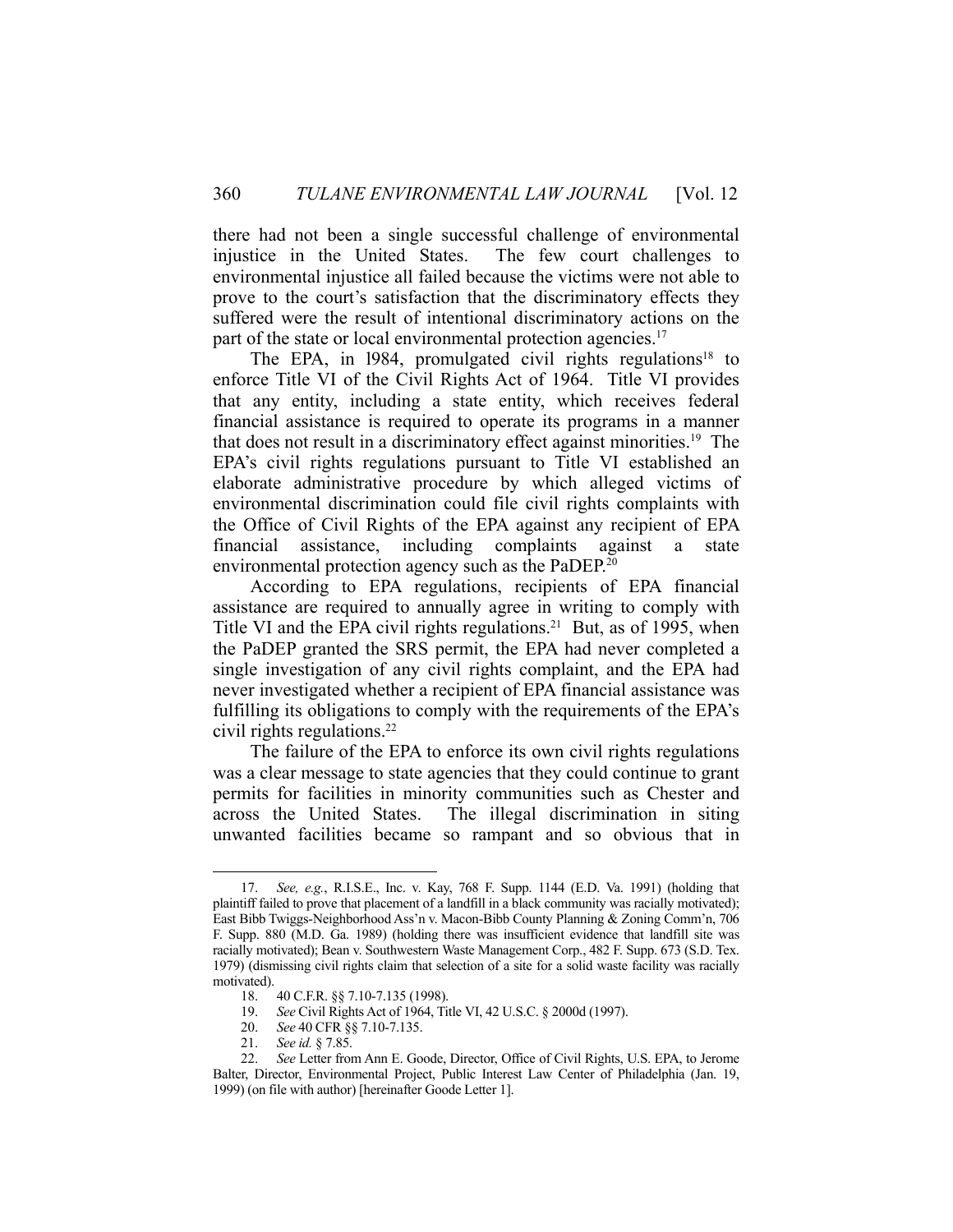February, l994, the President found it necessary to publish Executive Order 12,898, which mandated federal agencies to take action to stop the environmental injustice against minorities and low-income communities.<sup>23</sup> The EPA, which should have been the federal government's principal agency in developing programs to overcome environmental injustice, was poorly prepared for the task. The EPA's Title VI civil rights regulations, promulgated in 1984, were merely procedural in nature and failed to provide guidance to the EPA, or to the states, on how to determine the merits of a permit application with respect to civil rights.<sup>24</sup> The EPA's failure to establish a civil rights guidance protocol may explain why the EPA had never adjudicated an environmental justice complaint.

#### IV. CHESTER RESIDENTS'CIVIL RIGHTS STRATEGY

 When the PaDEP, in 1995, issued the waste permit to SRS, CRCQL debated the legal strategy to oppose the permit. First, they considered filing an administrative civil rights complaint with the EPA but rejected that approach when they realized that the EPA had not decided the merits of a single civil rights complaint in its entire history.<sup>25</sup> Moreover, CRCQL learned that the EPA had never attempted to enforce its own civil rights regulations against recipients of EPA funds, such as the PaDEP.26

 These considerations convinced CRCQL that it would be preferable to bring its own civil rights action against the PaDEP to determine whether victims of environmental discrimination had a right to enforce administrative regulations pursuant to Title VI. Subsequently, in June, 1996, CRCQL filed its Civil Rights Title VI complaint against the PaDEP, the first such action in the country.<sup>27</sup>

 CRCQL's legal strategy was to focus its case on the PaDEP's violation of the EPA civil rights regulations.<sup>28</sup> While previous cases were based on the same claims, it was the inability of earlier environmental justice plaintiffs to prove discriminatory intent that

 <sup>23.</sup> Exec. Order No. 12,898, 59 Fed. Reg. 7,629 (1994).

 <sup>24.</sup> *See* 40 C.F.R. §§ 7.10-7.135 (1998).

 <sup>25.</sup> *See id.* § 7.85.

 <sup>26.</sup> *See id.*; Goode Letter 1, *supra* note 22.

 <sup>27.</sup> *See* Chester Residents Concerned for Quality Living (CRCQL) v. Seif, 944 F. Supp. 413 (E.D. Pa. 1996), *rev'd*, 132 F.3d 925 (3d Cir. 1997), *cert. granted*, 118 S. Ct. 2296 (1998), *vacated* 119 S. Ct. 22 (1998).

 <sup>28. 40</sup> CFR § 7.35(b) provides in relevant part as follows: "recipient [of federal financial assistance] shall not use criteria or methods of administering its program which have the effect of subjecting individuals to discrimination because of their race, color, national origin, or sex."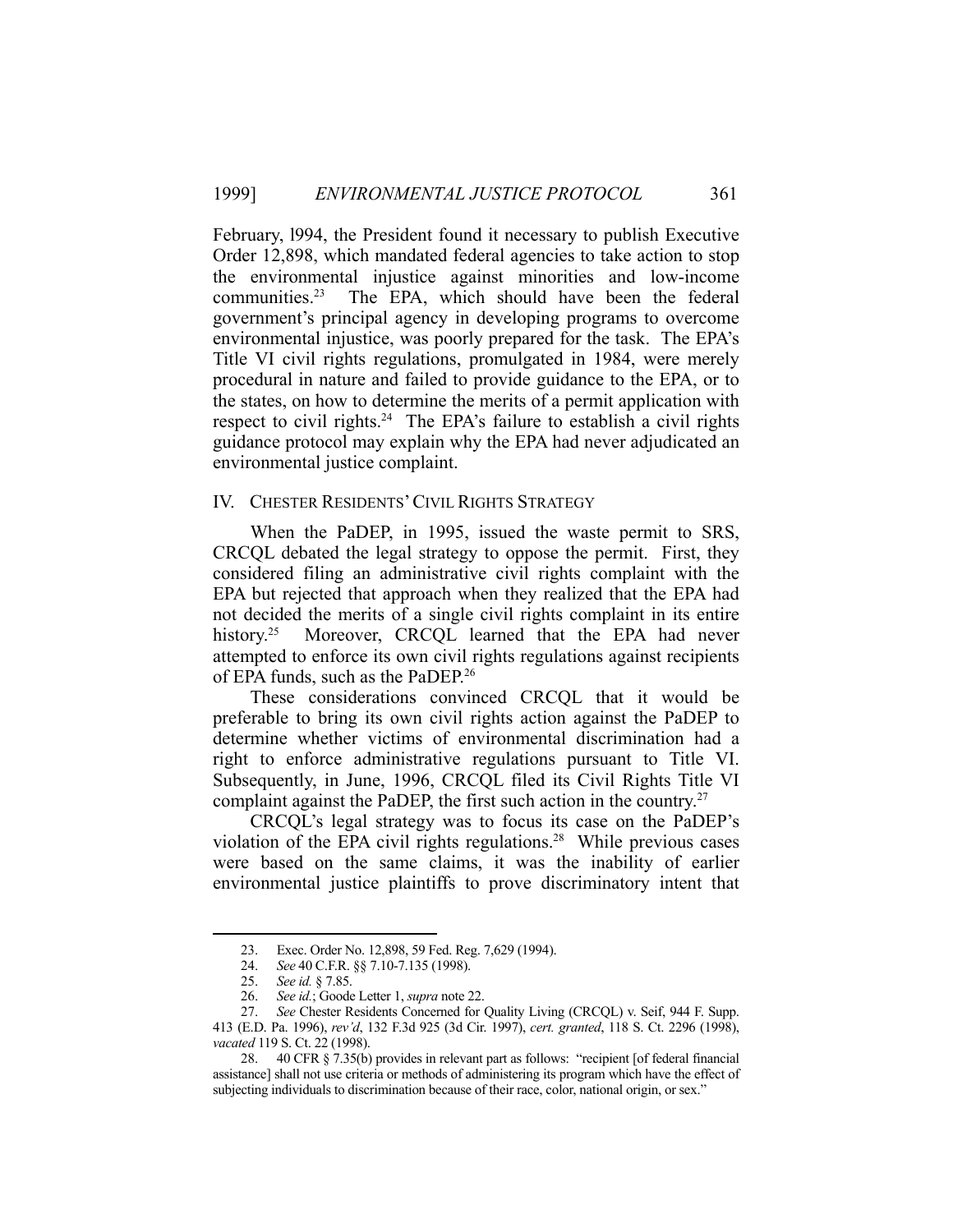resulted in defeat.<sup>29</sup> In its complaint, CRCQL provided extensive evidence of the concentration of waste facilities in Chester in relation to the waste facilities in the rest of Delaware County.30 The complaint, using Pennsylvania Health Department statistics, compared the poor public health of the people of Chester to the better than average public health of the residents of Delaware County outside Chester.<sup>31</sup> Chester's age-adjusted mortality rate was forty percent higher and its infant mortality rate was 100% higher.<sup>32</sup>

 Despite these considerations, the Federal District Court dismissed CRCQL's lawsuit on the ground that the victims of discrimination had no standing to enforce the EPA's civil rights regulations.33 CRCQL appealed the decision and the EPA filed a brief in support of the CRCQL position. $34$  The court of appeals unanimously reversed the district court's holding and granted the victims of environmental discrimination, for the first time, the right to enforce the EPA's civil rights regulations, which did not require proof of discriminatory intent.<sup>35</sup> It appeared that a new era of judicial activity against environmental injustice had begun.

 The elation, however, was short-lived. In June 1998, the Supreme Court granted the PaDEP's petition for a writ of certiorari, and in August, 1998, before briefs were submitted, the Supreme Court vacated the case.<sup>36</sup>

 The revocation of the SRS permit application denied CRCQL the opportunity to determine the nature of proof that federal courts would require to prove discriminatory effect in actions to enforce the EPA's civil rights regulations.<sup>37</sup> This was particularly important because, at the time CRCQL had filed its complaint, the EPA had not established any guidance for adjudicating administrative complaints in respect to the EPA's civil rights regulations.

1

 34. CRCQL v. Seif, 132 F.3d. 925, 927 (3d. Cir. 1997), *cert. granted*, 118 S. Ct. 2296 (1998), *vacated*, 119 S. Ct. 22 (1998).

 <sup>29.</sup> *See* cases cited *supra* note 17.

 <sup>30.</sup> *See CRCQL*, 944 F. Supp. at 416.

 <sup>31.</sup> *See* Kelley, *supra* note 1.

 <sup>32.</sup> *See id.*

 <sup>33.</sup> *See CRCQL*, 944 F. Supp. at 414.

 <sup>35.</sup> *See id.*

 <sup>36.</sup> Seif v. CRCQL, 119 S. Ct. 22 (1998) (memorandum opinion).

 <sup>37.</sup> *See id.* The Supreme Court, on August 18, 1998 entered an order in *Seif v. CRCQL*  which declared the judgment of the U.S. Court of Appeals for the Third Circuit "vacated, and the case is remanded to the United States court of Appeals for the Third Circuit with instructions to dismiss." *See id.* Subsequently, on October 14, 1998, the Third Circuit issued an order dismissing the appeal in CRCQL v Seif, #97-1125 (3d Cir., Oct. 14, 1998).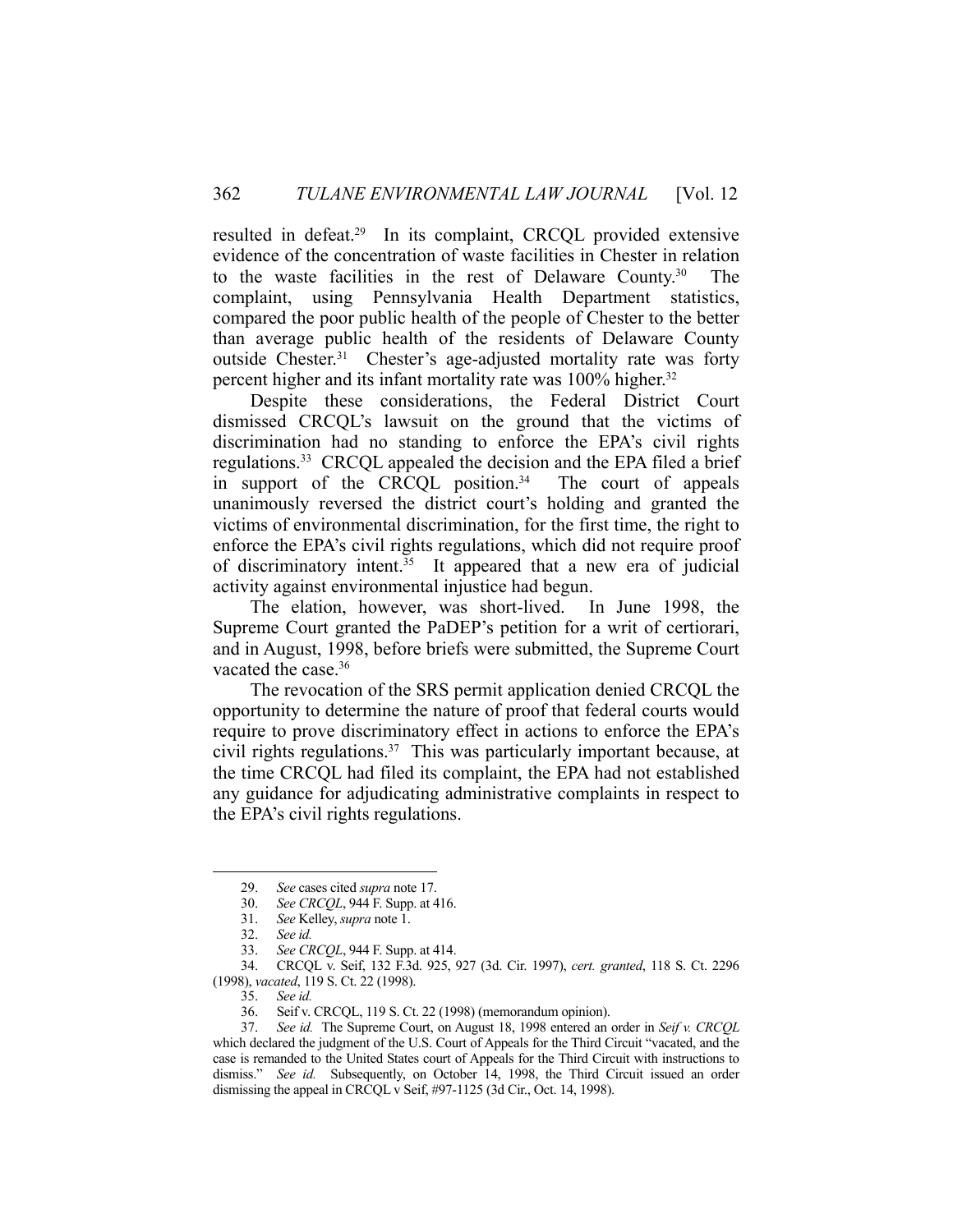#### V. PRESIDENTIAL EXECUTIVE ORDER 12,898

 The EPA's benign neglect of the problem of environmental injustice, and its failure to enforce its own civil rights regulations, was finally challenged by the President's Executive Order of February 1994.38 The first manifestation of changes at the EPA occurred in April 1997, when the EPA filed an amicus brief with the United States Court of Appeals for the Third Circuit in support of CRCQL's appeal; it appears that EPA was anxious to find a non-government means for vindicating Title VI environmental rights.

 A few months later, in July 1997, the EPA was confronted by an administrative civil rights complaint alleging that the Louisiana Department of Environmental Quality (LaDEQ) had violated the EPA Title VI civil rights regulations.<sup>39</sup> The LaDEQ granted a permit to Shintech, Inc. for the construction of a polyvinyl chloride manufacturing facility to be sited in an African-American community in St. James Parish, Louisiana (population  $20,000$ ).<sup>40</sup> The struggle for EPA approval of the Shintech permit was intense because the proposed facility was estimated to represent an investment of \$700 million.41 As a result, Governor Mike Foster of Louisiana had taken a personal interest in helping Shintech maintain its permit.42

 Though the EPA had not yet resolved a single civil rights complaint, and though the EPA had not yet published a draft of its guidance for determining when a state permit for a facility would violate the EPA's civil rights regulations, the EPA nevertheless undertook an investigation of the Shintech permit civil rights complaint.<sup>43</sup>

 <sup>38.</sup> *See* Exec. Order No. 12,898, 59 Fed. Reg. 7,629 (1994). The Presidential Executive Order No. 12,898, published February 11, 1994, directed federal agencies to make the achievement of environmental justice for minority populations and low-income populations part of each agency's mission. *See id.*

 <sup>39.</sup> *See* Civil Rights Administrative Complaint to EPA, filed by St. James Citizens for Jobs & the Env't et. al., (No. 4R-97-R6) (July 16, 1997) (on file with journal) [hereinafter Administrative Complaint].

 <sup>40.</sup> *See id.*; U.S. Census Bureau, 1990 U.S. Census Data, St. James Parish, La. (This data can be downloaded from  $\langle \text{http://www.census.gov>}(visited May 10, 1999) \rangle$ . The complaint alleged violations of Civil Rights Title VI regulations by the LaDEQ based on an LaDEQ grant of a permit to Shintech, Inc. for the construction of a polyvinyl chloride manufacturing facility in the minority area of St. James Parish, La. *See* Administrative Complaint, *supra* note 39.

 <sup>41.</sup> Mike Dunne, *DEQ Ok'd to Decide Permits for Proposed Shintech Plant*, BATON ROUGE ADVOCATE, Apr. 2, 1999, at 2B.

 <sup>42.</sup> Frank Esposito, *Bias Hearing Further Stalls Shintech Plant*, PLASTICS NEWS, Sept. 7, 1998, at 4.

 <sup>43.</sup> *See* U.S. EPA, INTERIM GUIDANCE FOR INVESTIGATING TITLE VI ADMINISTRATIVE COMPLAINTS CHALLENGING PERMITS (Feb. 4, 1998) (on file with author) [hereinafter INTERIM GUIDANCE].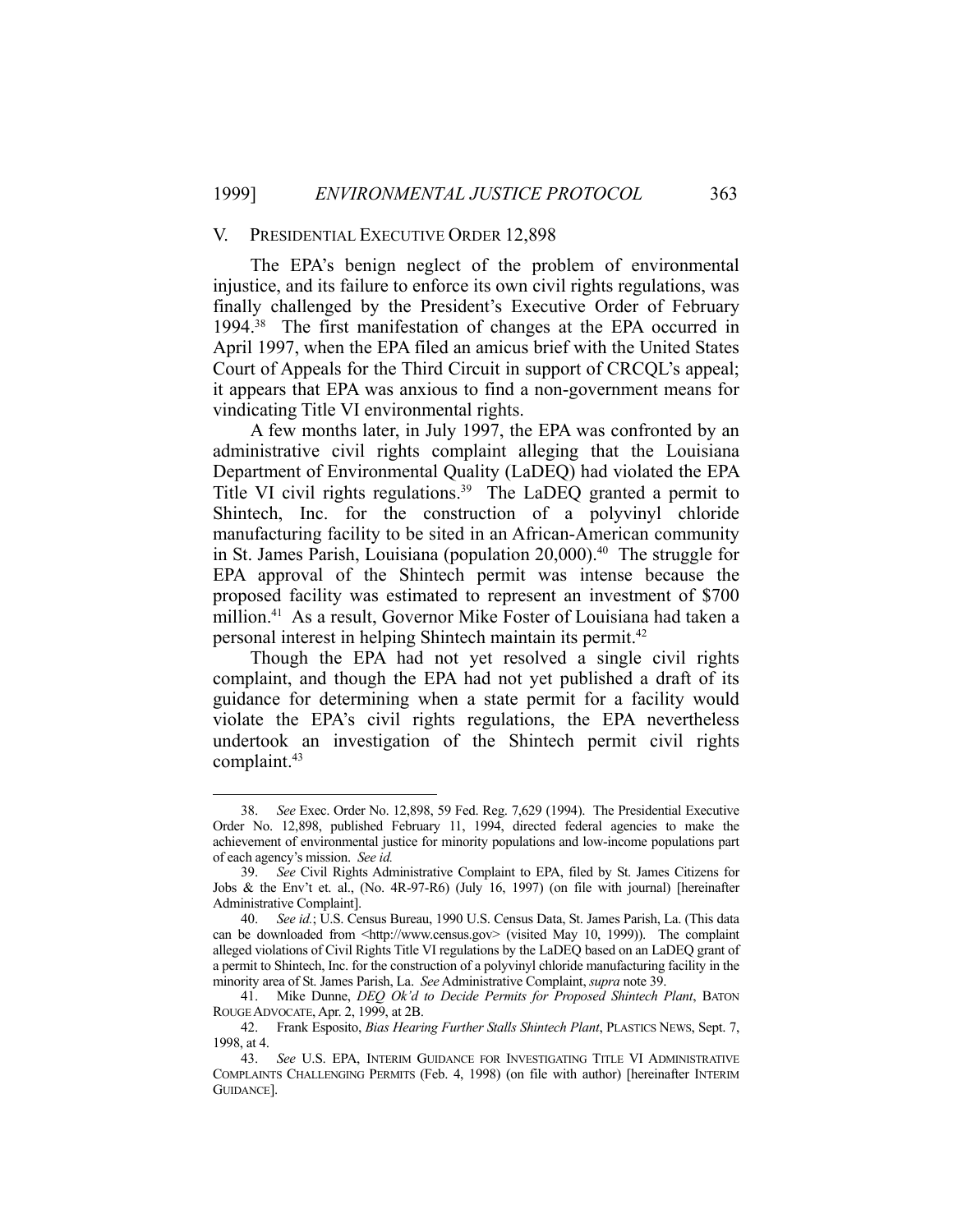The EPA's investigation attempted to determine the cumulative health risk due to the proposed facility in conjunction with the health risks from existing facilities in the area of the proposed Shintech site.<sup>44</sup> During its investigation, in January 1998, the EPA published a Draft Demographics Information Report of its Shintech investigation which was more than seventy-five pages of text, attachments, figures, tables and distribution charts.45 The EPA also requested interested individuals to submit comments as to the nature and adequacy of EPA's investigation.46

 In February 1998, while the EPA's investigation of the Shintech permit was still in progress, the EPA published its *Interim Guidance for Investigating Title VI Administrative Complaints Challenging Permits (Interim Guidance)*. 47 The *Interim Guidance* appeared to be very similar to the methodology that the EPA had been employing in its investigation of the *Shintech* permit.<sup>48</sup> The EPA requested public comments on the *Interim Guidance* and convened a meeting of its newly organized Implementation Advisory Committee (IAC) in May 1998 in Arlington, Virginia.49 The IAC consisted of twenty-three stakeholders from industry, state governments, federal government, environmental activists and community leaders who were assembled to assist the EPA to develop a final guidance for evaluating complaints of civil rights violations.<sup>50</sup>

#### VI. CRITIQUE OF THE EPA'S INTERIM GUIDANCE

 The Public Interest Law Center of Philadelphia (Law Center) attended the IAC meeting.<sup>51</sup> Prior to the IAC meeting, the Law Center had submitted its comments with respect to the *Interim* 

 <sup>44.</sup> *See* U.S. EPA, DRAFT DEMOGRAPHICS INFORMATION REPORT (Jan. 1998) (regarding the Shintech Permit) (on file with author) [hereinafter DEMOGRAPHICS INFORMATION].

 <sup>45.</sup> *See id.*

 <sup>46.</sup> *See id.*

 <sup>47.</sup> *See* INTERIM GUIDANCE, *supra* note 43.

 <sup>48.</sup> *Compare* INTERIM GUIDANCE, *supra* note 43, *with* DEMOGRAPHICS INFORMATION, *supra* note 44.

 <sup>49.</sup> *See* INTERIM GUIDANCE, *supra* note 43. Comments on the Interim Guidance were to be submitted to the EPA by May 6, 1998. *See id.*

 <sup>50.</sup> *See* U.S. EPA, Office of Civil Rights, Announcement of the First Meeting of the Nat'l Advisory Council for Envtl. Policy & Tech., Title VI Implementation Advisory Comm. (May 18- 19, 1998) (on file with author). On May 18-19, 1998, the Title VI IAC held its first meeting. *See id.* The original IAC had a total of twenty-three stakeholders representing state agencies, local government agencies, industry, academia and non-governmental grass roots organizations. Elliot Laws, Esquire has been chairperson of the IAC since it came into existence. *See id.*

 <sup>51.</sup> *See id.*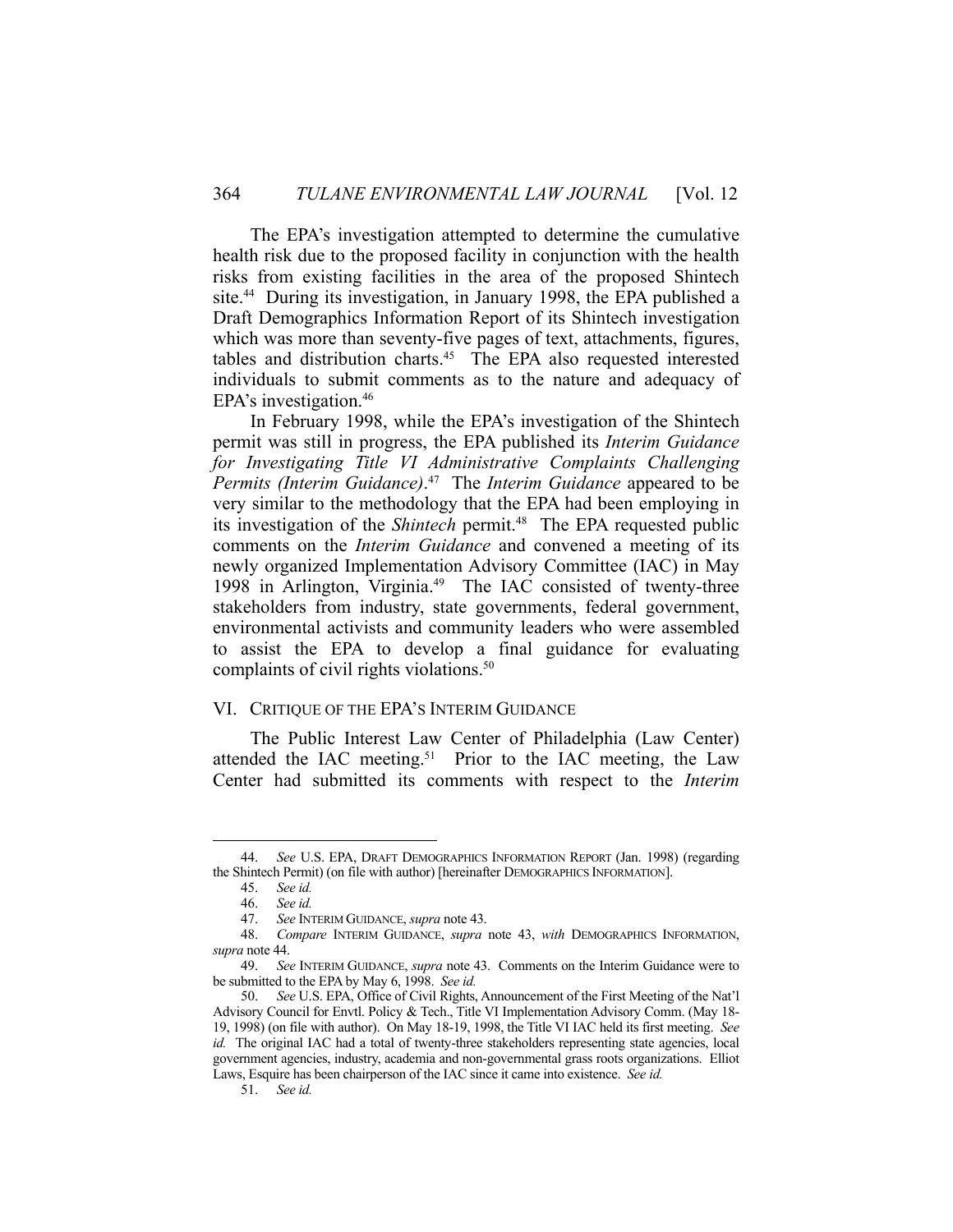*Guidance*. 52 Those comments noted that the *Interim Guidance* was extremely complex and included many factors about which experts could disagree endlessly.53 The Law Center noted that the EPA's inability to resolve any civil rights complaint was evidence of the impracticability of the *Interim Guidance* methodology.54 The Law Center suggested that the *Interim Guidance* could become a successor to Superfund litigation, with resources flowing to experts and lawyers, but failing to provide meaningful resolution of civil rights or environmental justice complaints.<sup>55</sup>

 In its comments to EPA's *Interim Guidance* and in its comments at the May 1998 meeting of the IAC, the Law Center noted that the *Interim Guidance* had failed to assign any role or responsibility to state environmental protection agencies with respect to civil rights laws and regulations.<sup>56</sup> Though states are required to comply with Title VI when they accept EPA federal financial assistance, the EPA has never attempted to enforce these federal/state civil rights contracts.57 The Law Center, therefore, suggested that every state environmental protection agency be required to include in its permit application review program a protocol for determining compliance with Title VI, just as state agencies now include in their permit application review a protocol for determining compliance with federal and state environmental protection laws and regulations.<sup>58</sup>

 The Law Center's predictions about the EPA's *Interim Guidance* have been borne out by experience. The EPA devoted fourteen months to its investigation of the Shintech permit, but never resolved the problem.59 In September l998, Shintech decided to give up the struggle for the St. James site and made arrangements for the production of polyvinyl chloride at a site outside St. James Parish.<sup>60</sup> That victory for the people of St. James Parish was, unfortunately, dimmed by a decision of the Louisiana Supreme Court, which issued an Order at the urging of Governor Mike Foster that severely limited the range of organizations that can be served by law clinics in

 <sup>52.</sup> *See* Letter from Jerome Balter, Director, Environmental Project, Public Interest Law Center of Philadelphia, to Ann E. Goode, Director, Office of Civil Rights, U.S. EPA (Apr. 23, 1998) (on file with author) [hereinafter Balter Letter].

 <sup>53.</sup> *See id.*

 <sup>54.</sup> *See id.*

 <sup>55.</sup> *See id.*

 <sup>56.</sup> *See id.*

 <sup>57.</sup> *See* Goode Letter 1, *supra* note 22.

 <sup>58.</sup> *See* Balter Letter, *supra* note 52, at 2.

 <sup>59.</sup> *See* Mark Schleitstein, *Shintech Taking its Plant Upriver*, NEW ORLEANS TIMES-PICAYUNE, Sept. 18, 1998, at A1.

 <sup>60.</sup> *See id.*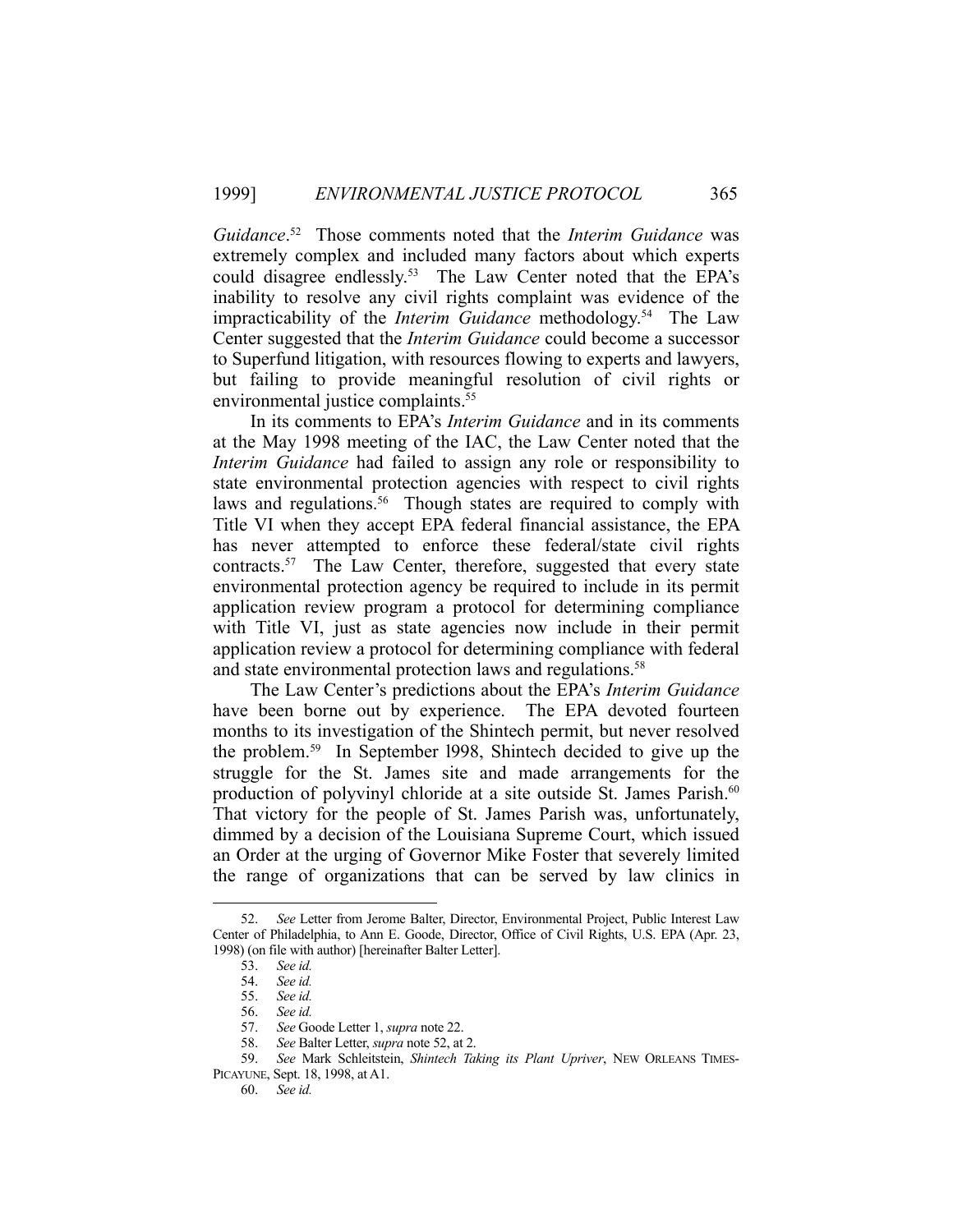Louisiana.<sup>61</sup> The Order affects the Tulane Environmental Law Clinic, which had provided legal aid to the St. James Parish community in respect to the Shintech permit.<sup>62</sup>

## VII. THE EPAWAFFLES ON TITLE VI

 In contrast to Shintech, which the EPA could not resolve in more than fourteen months, the EPA later in l998 did resolve a civil rights complaint in under four months. It was the first and only Title VI Civil Rights complaint ever fully adjudicated by the EPA. This was the EPA's decision in the *Select Steel* case, which the EPA announced in October 1998.<sup>63</sup>

 The *Select Steel* case concerned an African-American community in Flint, Michigan.<sup>64</sup> The community filed a civil rights complaint with the EPA in June l998 alleging that the Michigan Department of Environmental Quality (MDEQ) had violated the EPA's Title VI civil rights regulations by granting a permit to Select Steel Corporation of America to build a steel manufacturing plant near their minority community.65 The EPA was under pressure from Select Steel and Michigan Governor John Engler to resolve the complaint rapidly and to resolve it in favor of MDEO and Select Steel.<sup>66</sup>

 The EPA, disappointed by its inconclusive investigation of Shintech, was determined to do better. Within less than three months, the EPA issued a final ruling to the effect that the Select Steel permit did not violate the EPA's civil rights regulation.<sup>67</sup> To achieve its speedy result, the EPA abandoned all the methodology of the *Interim Guidance*. Instead of attempting a comparative cumulative risk analysis, the EPA declared there could be no racial discrimination because the permit required Select Steel to meet all air emission regulations and all ambient air quality standards.<sup>68</sup> Thus, it was argued, there could be no adverse health effects from the facility emissions and without adverse health effects there could be no

<u>.</u>

 <sup>61.</sup> Susan Finch, *New Law Clinic Rules Hot Topic at Forum*, NEW ORLEANS TIMES-PICAYUNE, Sept. 17, 1998, at A6.

 <sup>62.</sup> *See id.*

 <sup>63.</sup> *See* Letter from Ann E. Goode, Director, Office of Civil Rights, U.S. EPA, to Father Schmitter, St. Francis Prayer Center (Flint, Mich.) & Russell Harding, Director, Mich. Dept. of Envtl. Quality (Oct. 30, 1998) (on file with author) [hereinafter Goode Letter 2]. This letter can also be found at <http://www.epa.gov/region5/steelcvr.htm> (visited May 10, 1999).

 <sup>64.</sup> *See id.*

 <sup>65.</sup> *See id.*

 <sup>66.</sup> *See Environmental Justice: Michigan Governor Blames EPA Policy for Company Decision to Scrap Factory Plan*, 29 ENV'T REP. (BNA) at 995-96 (Sept. 18, 1998).

 <sup>67.</sup> *See* Goode Letter 2, *supra* note 63.

 <sup>68.</sup> *See id.*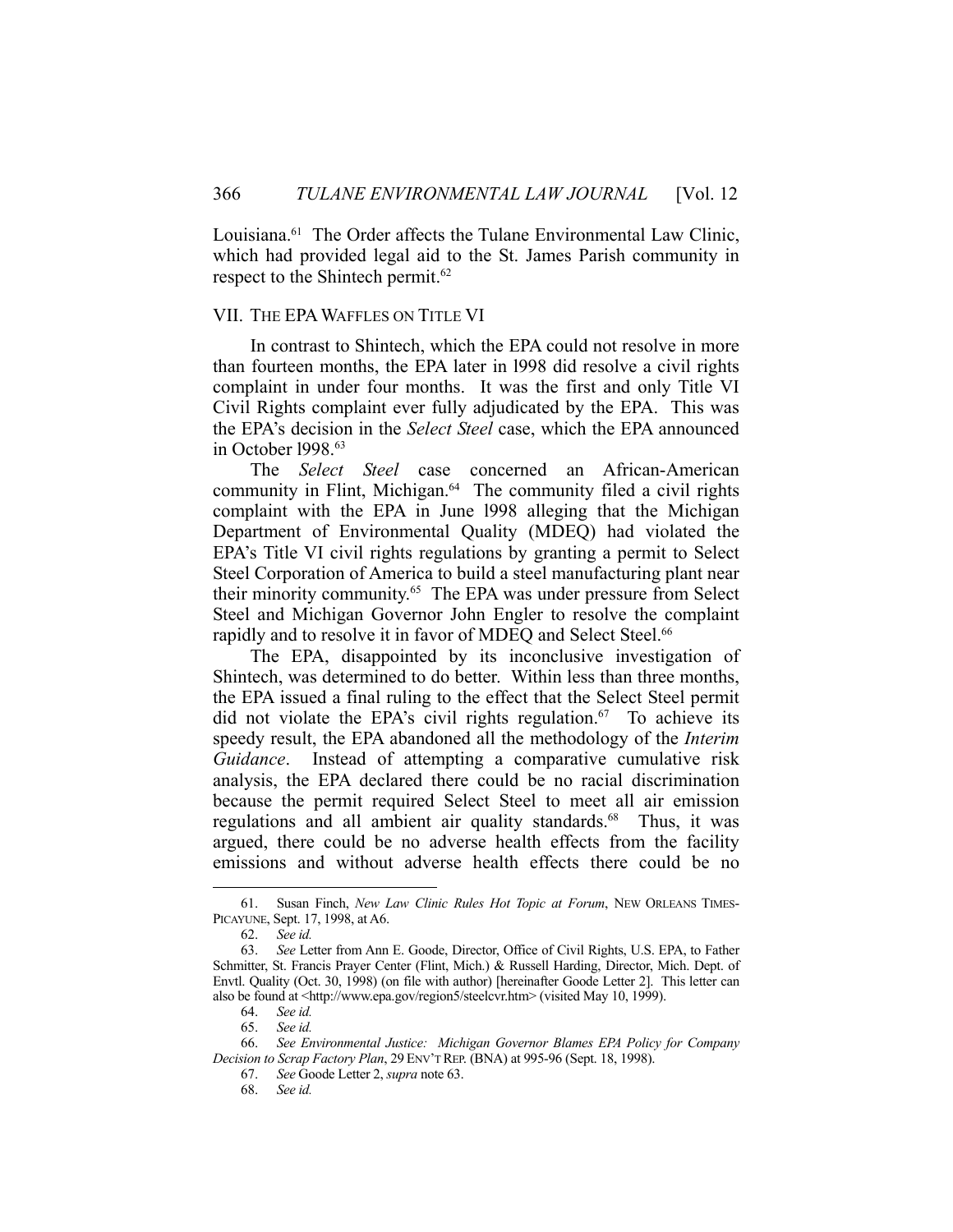discrimination.<sup>69</sup> Indeed, the EPA resolved the civil rights complaint by equating compliance with environmental laws to compliance with Title VI of the Civil Rights Act.<sup>70</sup> Based on the EPA's decision in *Select Steel*, it would not matter how disparate the concentration of facilities was in minority areas; if there was no violation of environmental laws, there would not be any violation of civil rights laws. This logic was unlikely to convince the people of Flint, Michigan, the people of St. James Parish, Louisiana, or the people of Chester, Pennsylvania.

#### VIII. A SUBSTITUTE: THE ENVIRONMENTAL JUSTICE PROTOCOL

 The EPA's *Interim Guidance* proved too complex to solve the *Shintech* case, and the EPA's abandonment of Title VI in the *Select Steel* case proved that the EPA had not yet found the means to satisfy the mandate of the President's Executive Order. A different approach is required.

 At the IAC meeting in May l998, the Law Center not only offered its criticism of the *Interim Guidance*, it also presented a substitute to the EPA's *Interim Guidance* which it has designated as an Environmental Justice Protocol  $(EJP)$ .<sup>71</sup> In distinction from the *Interim Guidance*, which is based on complex multiple risk analysis, the EJP is based on a comparative public health analysis. The EJP is based on the view that communities with substandard public health need protection from local sources of environmental pollution regardless of the cause of the substandard public health. Therefore, the EJP does not require the use of cumulative risk analysis. Moreover, since most substandard health communities are minority and low income communities, the EJP would fulfill the goals of the

<u>.</u>

 <sup>69.</sup> *See id.*

 <sup>70.</sup> *See* Letter from Jerome Balter, Director, Environmental Project, Public Interest Law Center of Philadelphia, to Ann E. Goode, Director, Office of Civil Rights, U.S. EPA (Nov. 12, 1998) (on file with author). Paragraph 4 of the Public Interest Law Center of Philadelphia's November 12, 1998 letter to Ann E. Goode, Director, Office of Civil Rights, EPA, reads as follows:

Apparently, EPA believes the way to determine whether polluting facilities are disproportionately sited in minority communities is to say that it doesn't matter as long as the facility meets emission and ambient standards. In effect, the EPA reads Title VI out of the analysis.

*See id.* at 2.

 <sup>71.</sup> The Law Center's Environmental Justice Protocol was first submitted to EPA in a letter to Ann E. Goode (May 5, 1998) (on file with author). The Law Center has revised its Protocol several times since in response to comments submitted. The latest version of the Protocol is reprinted in the Appendix of this Article.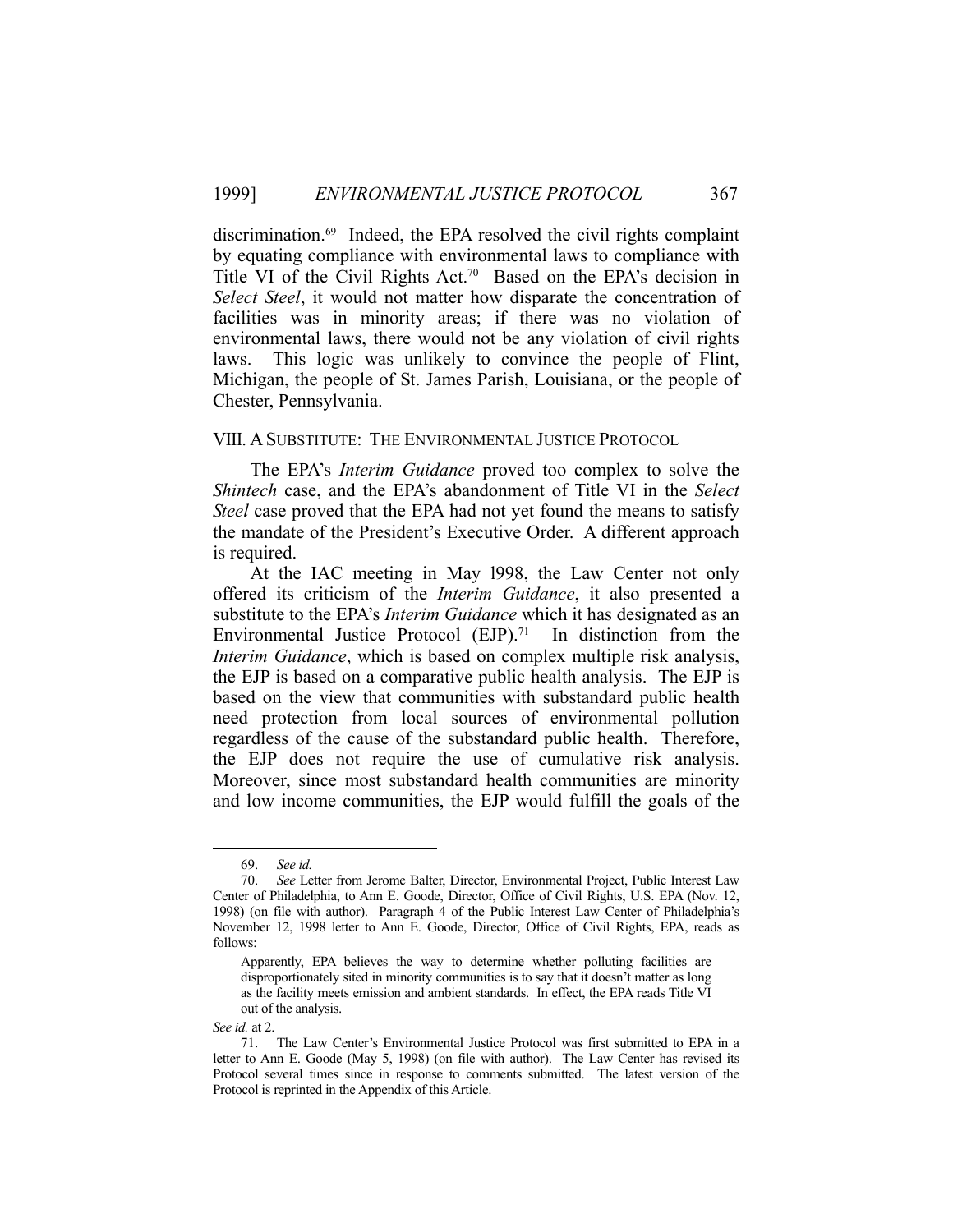environmental health protection laws, the civil rights laws and the President's Environmental Justice Executive Order.

 The EJP would require state agencies to promulgate laws, regulations or protocols that would make public health protection an explicit part, and civil rights an implicit part, of the permit application review process. Such a requirement would also reduce the need for civil rights complaints to the EPA subsequent to the issuance of permits by the states.

 The EJP would use state and local health department statistics to provide stakeholders with a practical means for determining which communities are to be protected against facilities that release environmental pollutants. This approach is easier and more direct than the ultra sophisticated and costly multiple risk analysis required by the EPA's *Interim Guidance*.

 The EJP would also provide residents of substandard health communities the flexibility to override a permit prohibition through the use of a referendum financed by the permit applicant.<sup>72</sup> This provision recognizes that communities have a variety of short term and long term interests and protected communities should have the right to impose their views in the light of information about the status of the community's public health.

#### IX. CONCLUSION

 Populations in minority or low-income communities generally have substandard public health and live closer to pollution releasing facilities than middle class and wealthy white communities. These populations are the victims of environmental injustice. They have a right to be protected against a "disproportionate burden of the negative human health or environmental impact of pollution."73

 The EPA's *Interim Guidance*, using cumulative impact risk analysis is too complex and too unpredictable to serve as a practical or fair method for advancing environmental justice.

 The Environmental Justice Protocol, proposed as a substitute for the *Interim Guidance*, would provide a predictable, fair and reasonable basis for determining the populations entitled to protection from environmental hazards based on their existing substandard public health. Since the EJP is based on health data available from state health agencies it can be readily administered by a State's own

 <sup>72.</sup> *See infra* Appendix, paras. 1, 7.

 <sup>73.</sup> Civil Rights Act of 1964, Title VI, 42 U.S.C. § 2000d-d7 (1997); Exec. Order No. 12,898, 59 Fed. Reg. 7629 (1994).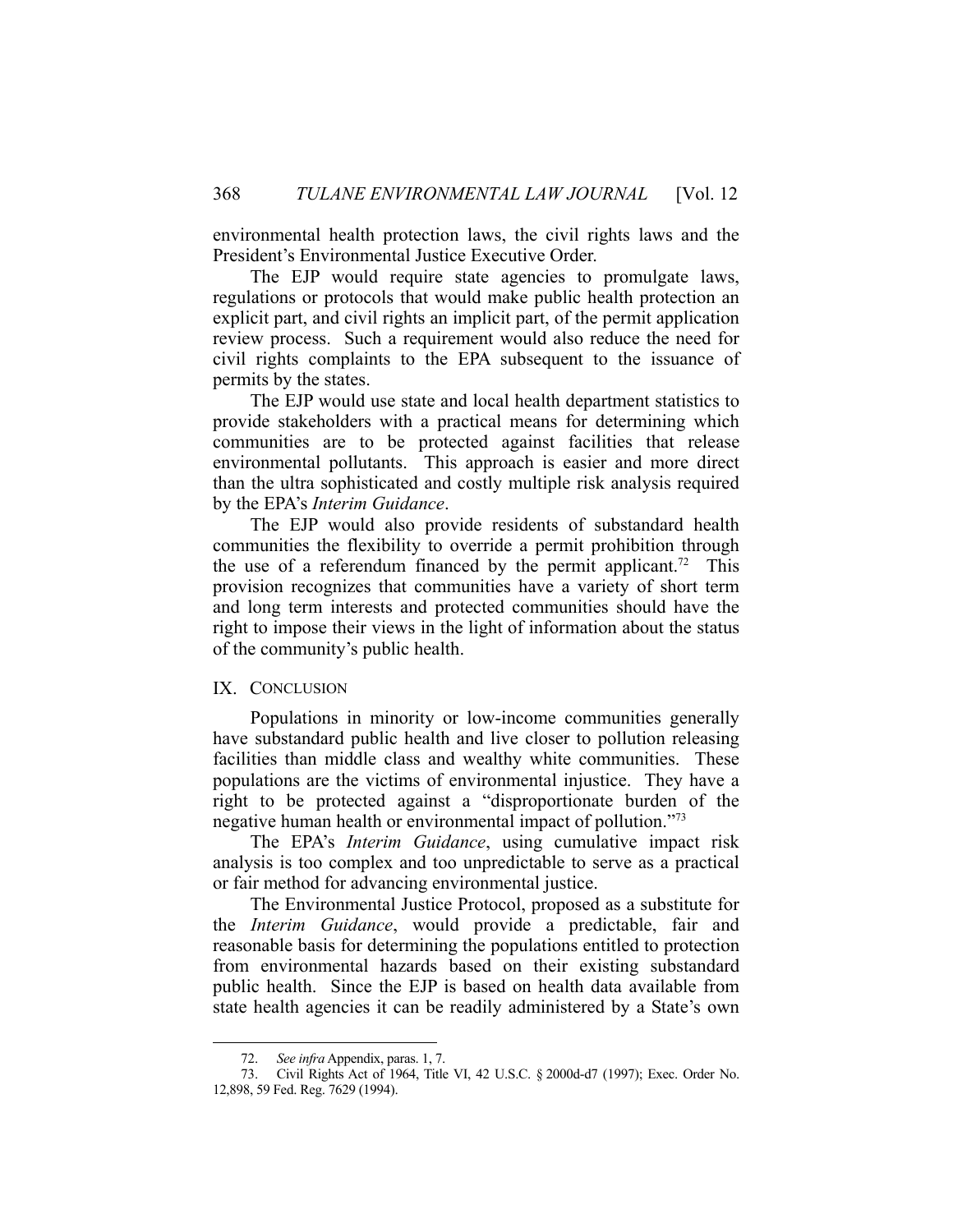environmental protection agency. And very importantly, the EJP has the virtue that it can be instituted without the endless research that it will take to develop a workable guidance based on cumulative impact analysis. In short, the EJP is a practical methodology that can meet the requirements of Title VI and the President's Environmental Justice Executive Order.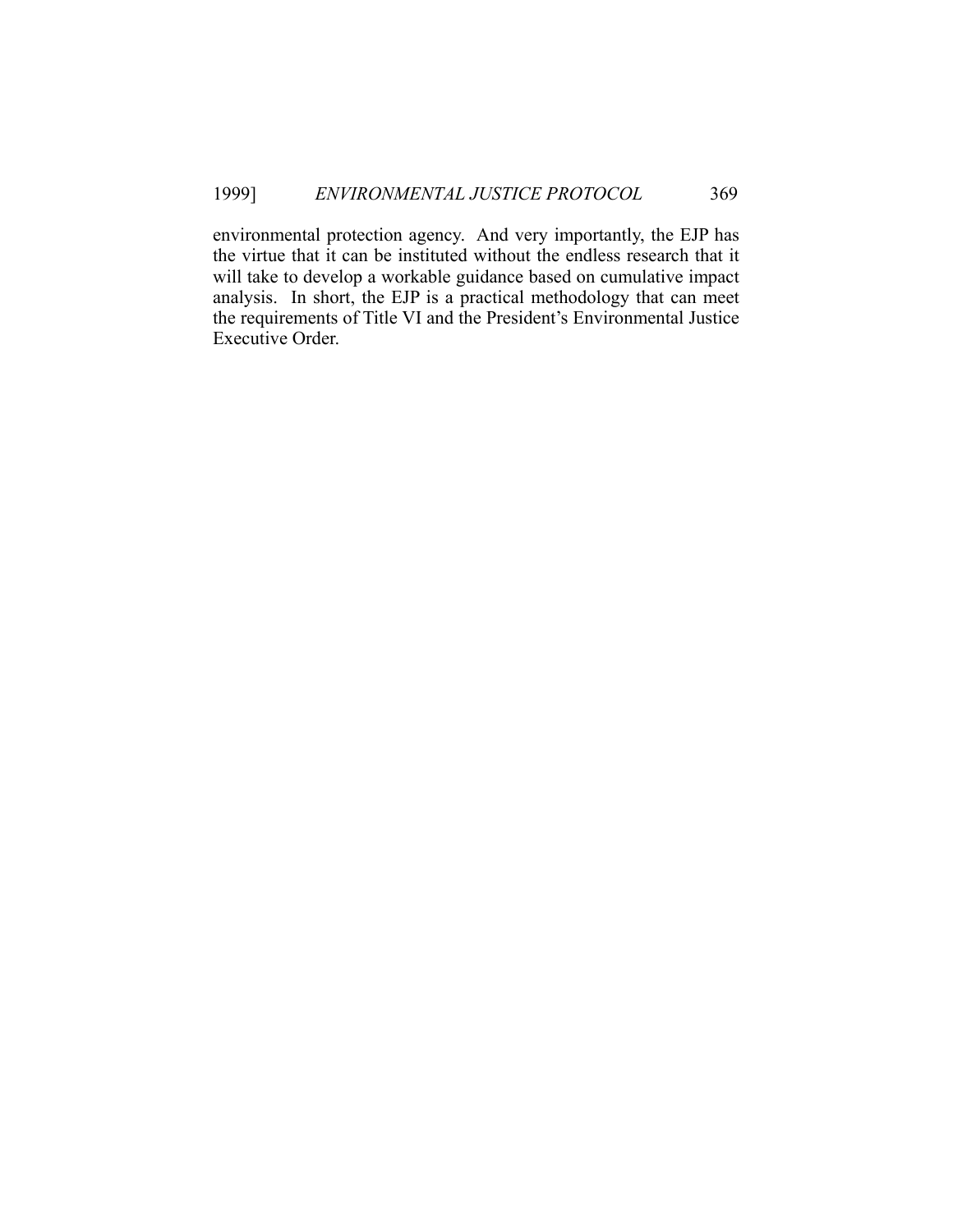#### APPENDIX. ENVIRONMENTAL JUSTICE PROTOCOL

## Public Interest Law Center of Philadelphia

## INTRODUCTION

 The Public Interest Law Center of Philadelphia (Law Center) herein presents a Draft of an Environmental Justice Protocol for use by the EPA and by state environmental protection agencies to determine whether proposed permit applications are in compliance with the Civil Rights Act of l964, Title VI and with the goals of Environmental Justice.

 This is a Draft. It is recognized that adjustments will be needed in response to comments and suggestions, all of which are welcome.

 1. No state or local environmental protection agency which receives federal financial assistance shall grant a pollution control permit to construct or operate a new facility or to enlarge an existing facility in any Affected Area where the Public Health of the residents is determined to be Substandard; except that such prohibition may be overridden by a referendum of the residents of the Affected Area (see paragraph 7).

 2. The Affected Area of a proposed new facility or of a proposed enlargement of an existing facility shall be the area within a circle of radius (\_\_\_\_\_ Distance) except that the radius shall be increased so that the Affected Area contains a minimum of  $($ residents. The center of the circle shall be the centroid of the property owned or leased by the permit applicant for the operation of the proposed facility.

 3. The Public Health of residents of a geographical area shall be determined from the records of state or local health departments for the five (5) year period preceding the time of the permit application and the most recent records published by the U.S. Census Bureau.

 4. The following factors shall be used to determine the Public Health of residents of any geographical area:

- a. Age adjusted mortality rates per 100,000 population;
- b. Age adjusted cancer mortality rates per 100,000 population
- c. Infant mortality rates per l000 live births
- d. Low baby birth weight rate (under 2500 grams) per l000 live births